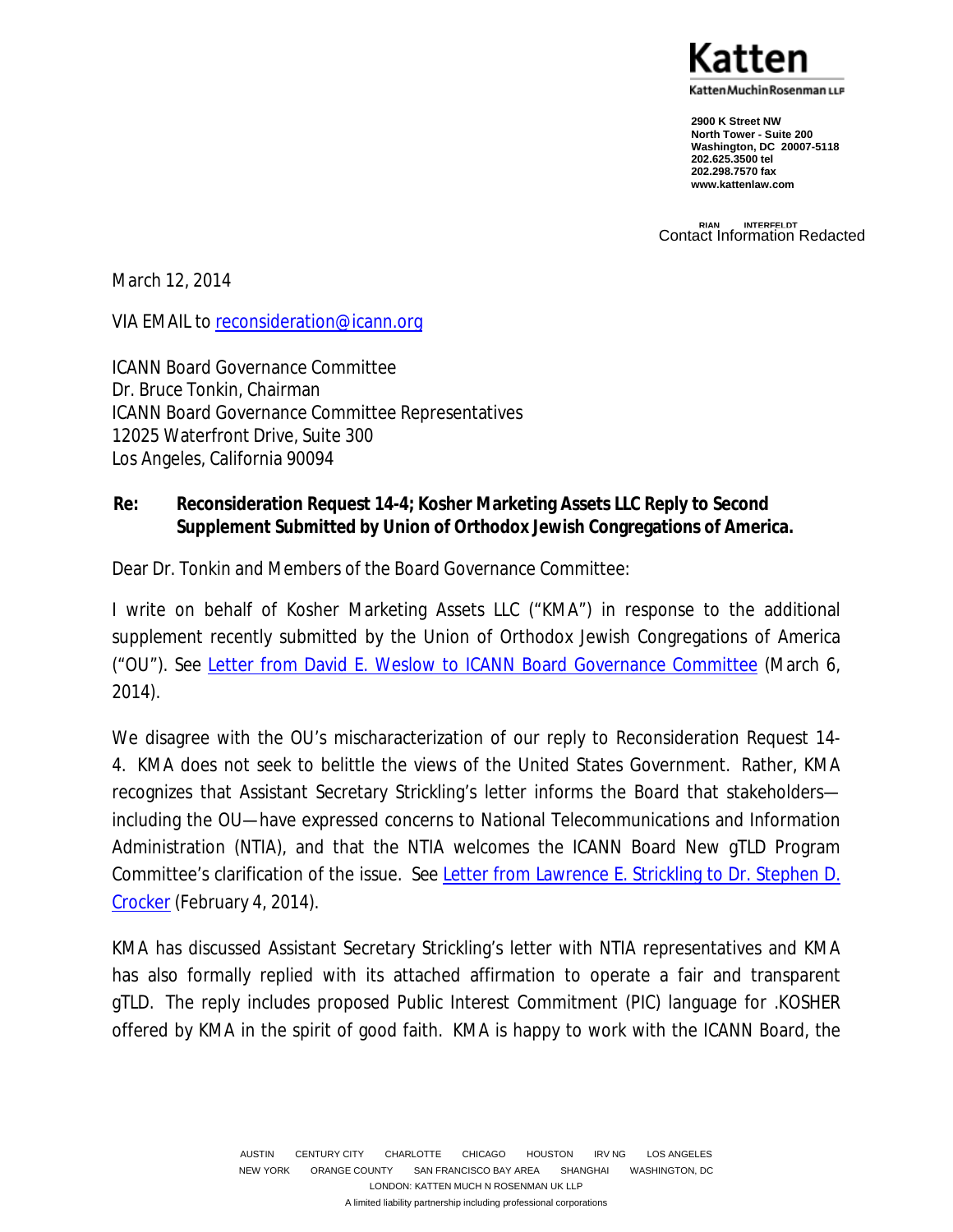

March 12, 2014 Page 2

NTIA, and the GAC to resolve any questions concerning KMA's application and the implementation of the proposed PIC.

Respectfully,

Buan ( Winterfield

Brian J. Winterfeldt *Representative for Kosher Marketing Assets, LLC* 

**Brian J. Winterfeldt**  Head of Internet Practice **Katten Muchin Rosenman LLP** Contact Information Redacted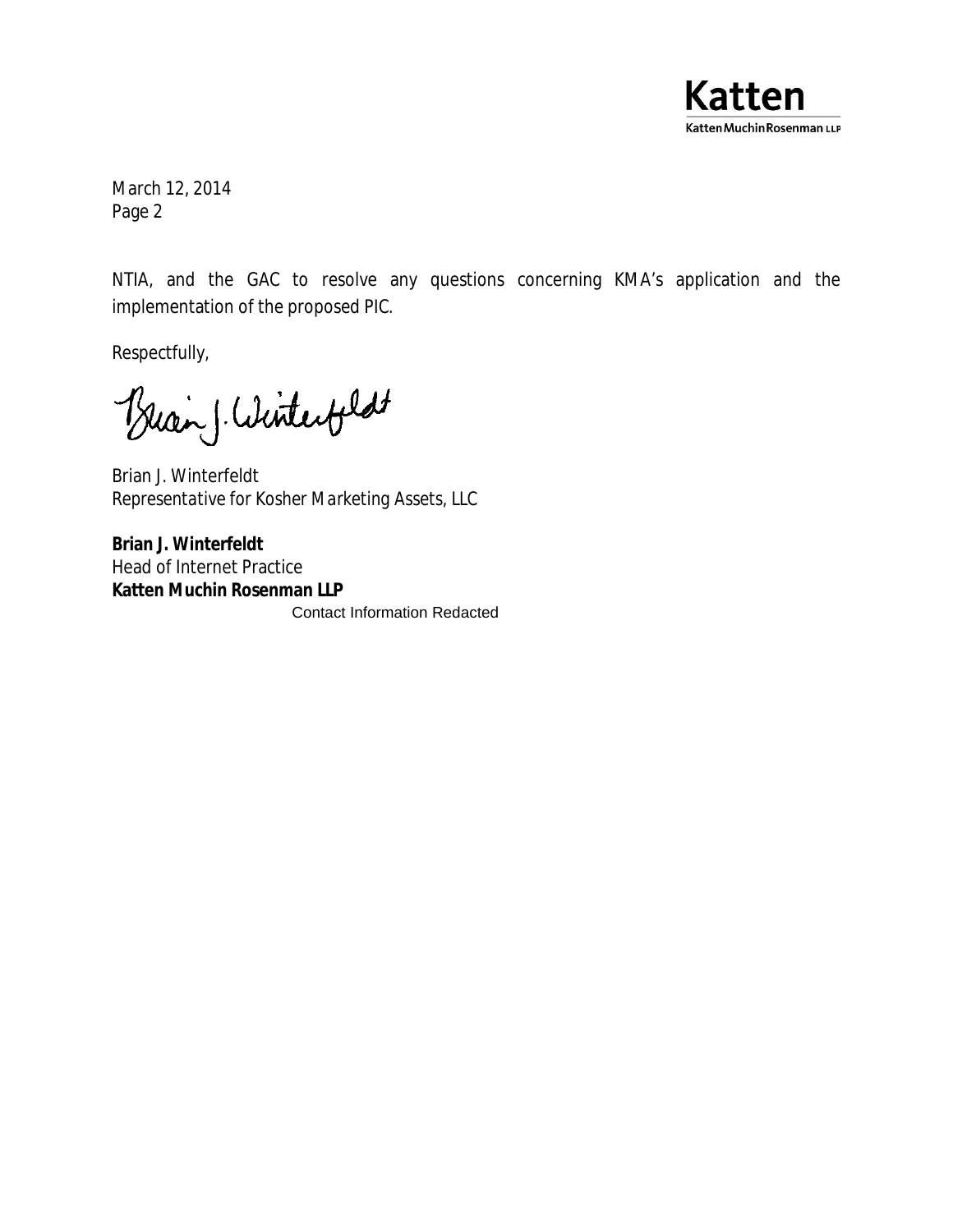# **Response to Reconsideration Request 14-4**

## **Kosher Marketing Assets, LLC**

### **Annex C**

Letter from Kosher Marketing Assets, LLC to Assistant Secretary Lawrence E. Strickling (12 March 2014)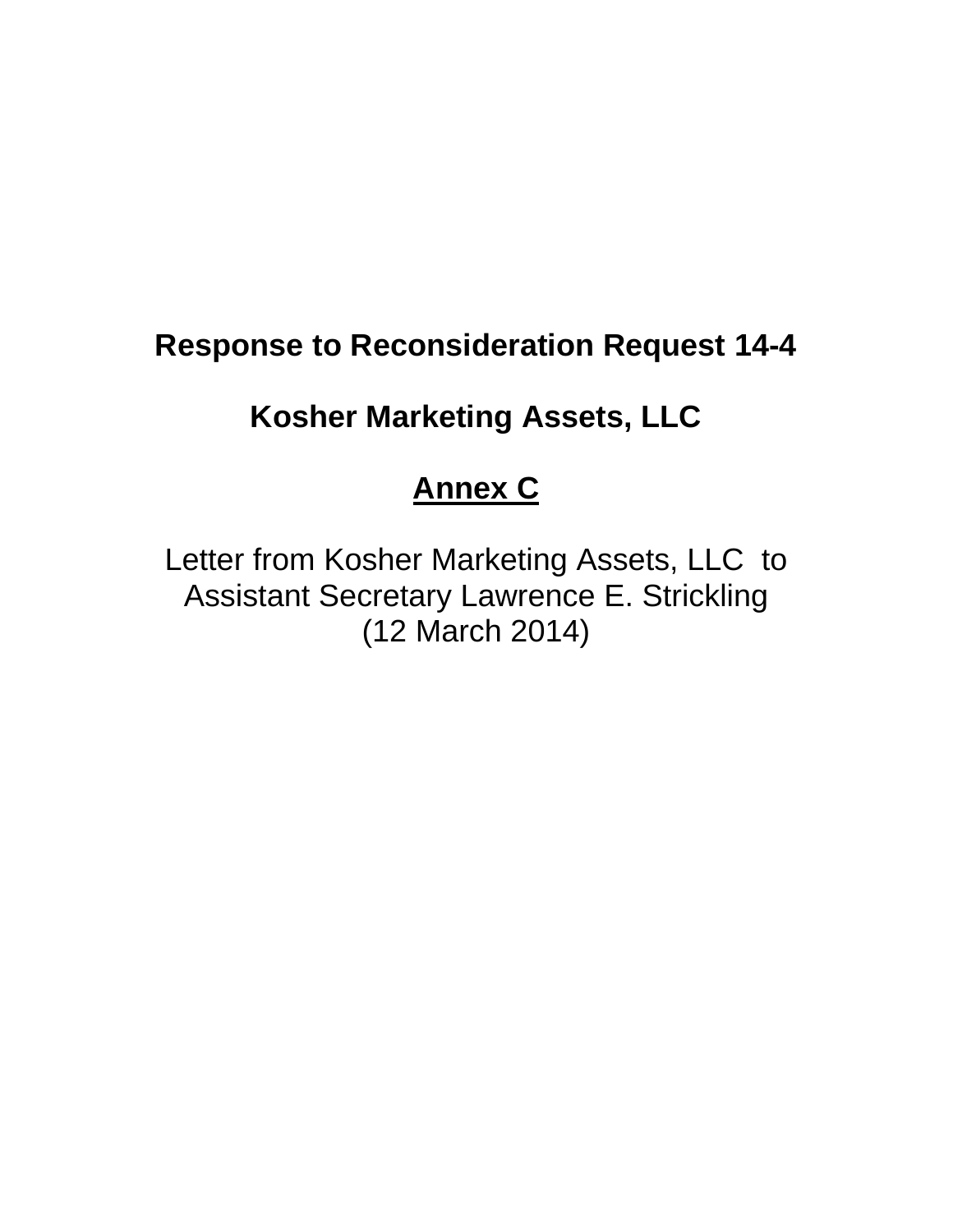atten Muchin Rosenman LLP)

**2900 K Street NW North Tower - Suite 200 Washington, DC 20007-5118 202.625.3500 tel 202.298.7570 fax www.kattenlaw.com**

**BRIAN J. WINTERFELDT** Contact Information Redacted

March 12, 2014

VIA FEDEX AND EMAIL to

Contact Information Redacted

Lawrence E. Strickling Office of the Assistant Secretary for Communications and Information and NTIA Administrator National Telecommunications & Information Administration U.S. Department of Commerce 1401 Constitution Ave., N.W. Washington, D.C. 20230

#### **Re: Kosher Marketing Assets LLC's Public Interest Commitment Proposal for .KOSHER**

Dear Assistant Secretary Strickling:

I write on behalf of our client, Kosher Marketing Assets LLC (KMA), in response to your letter of February 4, 2014 to Dr. Stephen D. Crocker concerning the implementation of Governmental Advisory Committee (GAC) Advice as set forth in its Beijing Communiqué. With this letter KMA affirms its commitment to a fair and transparent operation of the .KOSHER gTLD and requests a meeting with you and your staff to discuss a practical implementation of the proposed Public Interest Commitment (PIC) Specification contained herein.

KMA's parent organization is OK Kosher Certification (OK), one of the world's oldest and largest international kosher certification organizations. OK is recognized and highly regarded as a global leader within the kosher food certification industry, and provides certification in over ninety countries on six continents with the support of more than 350 of the world's leading experts on the laws of kashrus.

KMA applied to operate the .KOSHER gTLD for the benefit of the entire kosher industry, including consumers, producers, vendors and certifiers of kosher food. The application is supported by over forty kosher certification organizations, certifying rabbis, and other essential kosher industry players from over twenty counties worldwide, including such prominent figures as Rabbi Berel Lazar, the Chief Rabbi of Russia, and Rabbi Levi Shemtov, who certifies events at the Capitol and White House in Washington, D.C.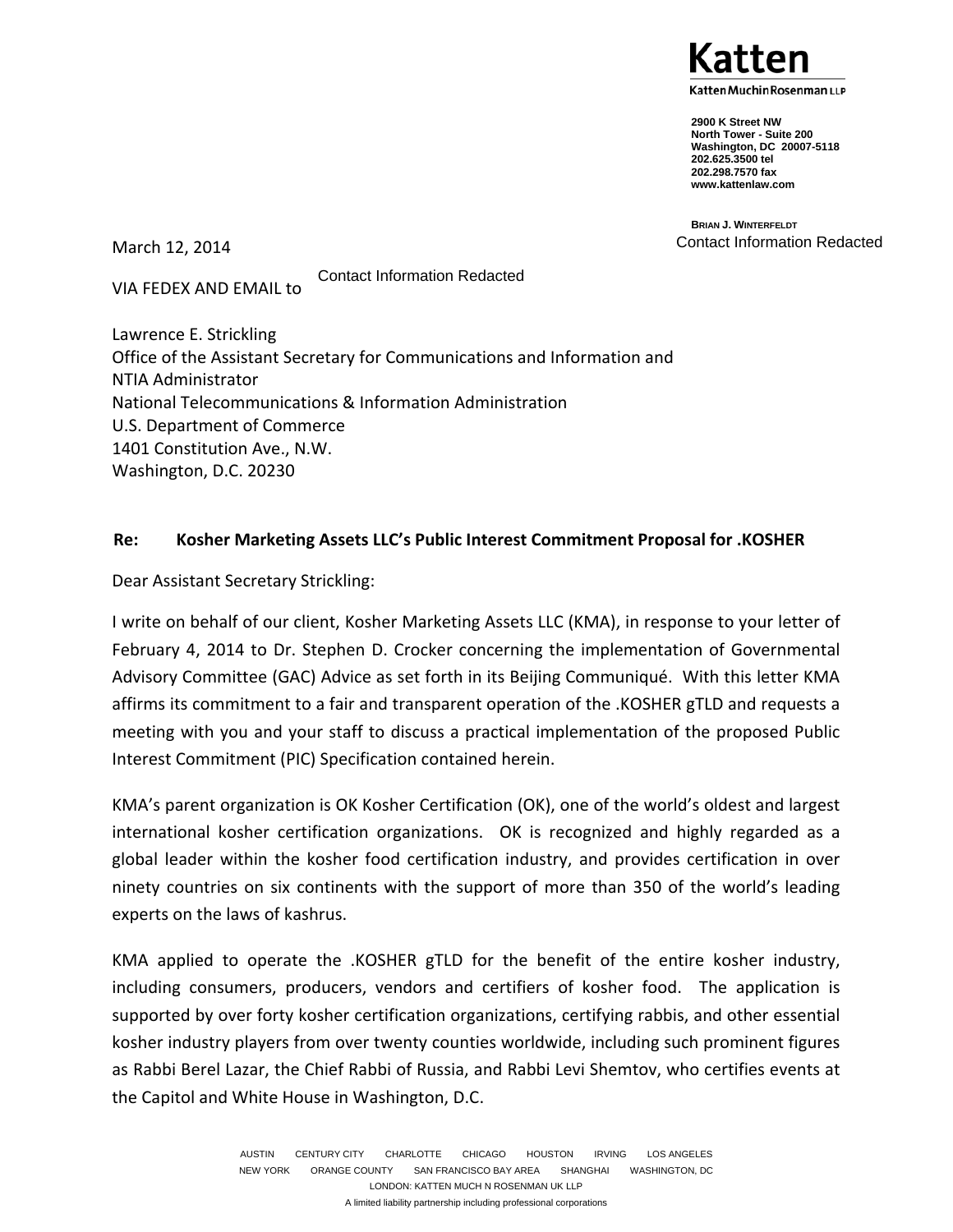

March 12, 2014 Page 2

We acknowledge that some stakeholders, such as the Union of Orthodox Jewish Congregations of America (OU), have raised concerns with you about how Specification 11 of the New gTLD Registry Agreement (RA) ensures both fair and transparent registration policies for new gTLD applications for terms which were not included in the list in the GAC Beijing Communiqué, such as .KOSHER. Indeed, KMA is presently weighing its options for legal recourse in connection with negative and patently false allegations regarding the .KOSHER new gTLD application made by these stakeholders both in the media and to governmental officials.

KMA agrees with Dr. Crocker's reply of February 10, 2014 stating that the existing PIC Specification fully implements the GAC's Beijing advice on restricted access registries when considered in conjunction with the other protections in the RA. Indeed, the Expert Panel that dismissed the OU's formal objection against the application agreed that KMA is obligated by Specification 11 to provide adequate safeguards against any improper behaviors to the detriment of other members of the community. The Expert specifically recognized KMA's good faith and explicitly considered and rejected the claim that KMA would be in a position to apply subjective standards to exclude the OU and its clients or to contradict its certification standards. See *Union of Orthodox Jewish Congregations of America vs. Kosher Marketing Assets LLC*, ICC Case No. EXP/424/ICANN/41 (January 14, 2014).

In the spirit of good faith, KMA wishes to recommit to a fair and transparent operation of .KOSHER by offering to include a PIC Specification with its RA above and beyond the language in Specification 11. While KMA believes that some eligibility criteria will be necessary to maintain the integrity of the space, it recognizes the diversity of kosher certification organizations and will not limit eligibility based on kosher certification methodology, whether established by OK or KMA alone. Accordingly, KMA would like to include a PIC Specification in which:

*The Registry Operator commits to administer registry access in a transparent way that does not give an undue preference to any registrars or registrants, including itself, and shall not subject registrars or registrants to an undue disadvantage.* 

We hope this additional PIC Specification assures you that KMA will operate .KOSHER in an open manner with appropriate eligibility requirements, and administer the gTLD in a fair and transparent way, as both OK and KMA have committed in previous letters to ICANN, the